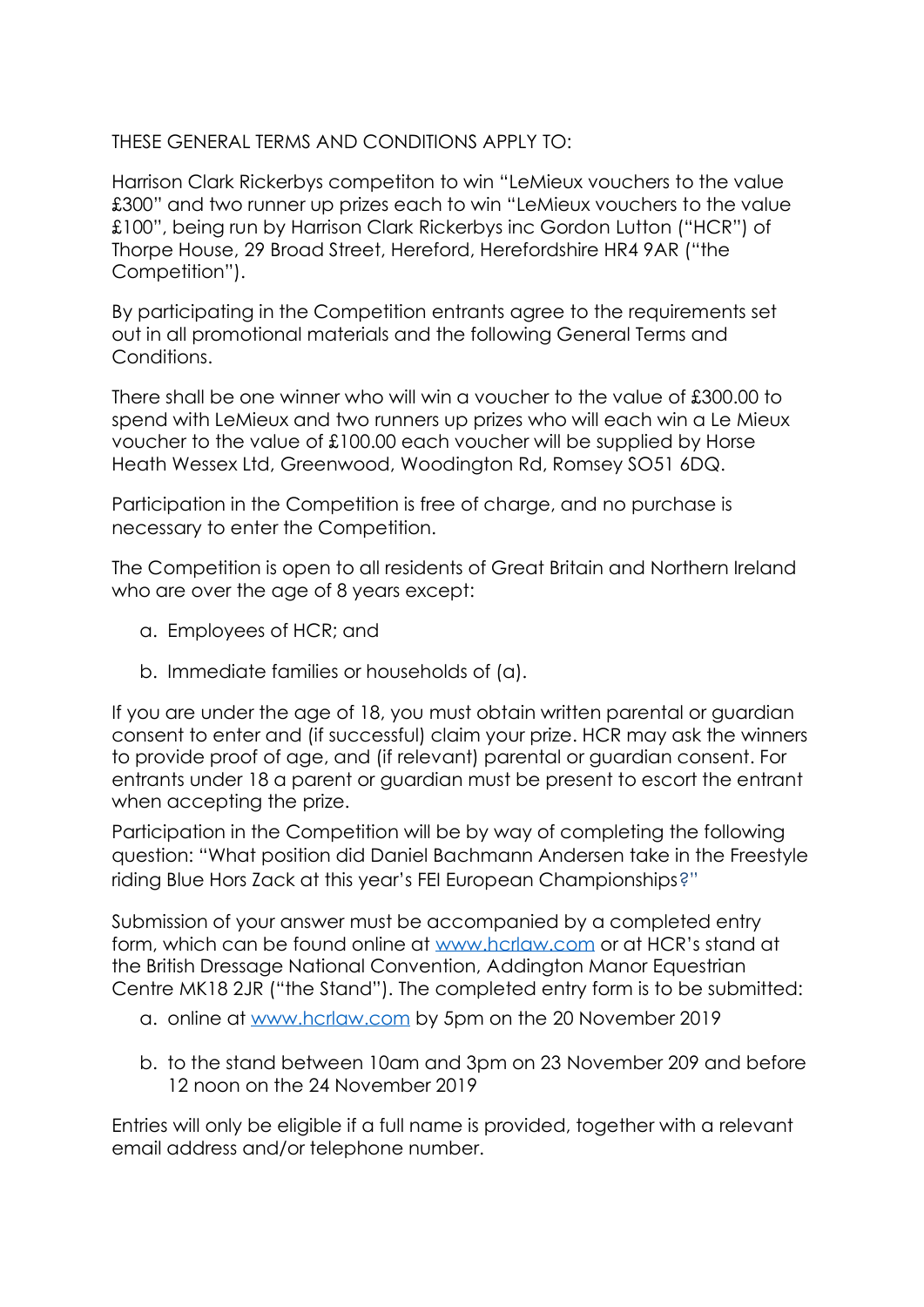Maximum of one entry per person.

HCR will not accept entries that are:

- a. photocopies and not originals;
- b. completed by third parties;
- c. illegible; or
- d. incomplete.

HCR accepts no responsibility for any entries that are not complete for any reason.

## TIMING

The opening date for online entries at [www.hcrlaw.com](http://www.hcrlaw.com/) 9am on 28 October 2019 ("the Online Opening Date")and online entry closes at 5pm on 20 November 2019 ("the Online Closing Date")

The opening date for written entries at the Stand is 10am on 23rd November 2019 ("the Opening Date") and the closing date is 12pm on 24th November 2019 ("the Closing Date").

No online entries received after the Online Closing Date will be admitted to the Competition.

No written entries received after the Closing Date will be admitted to the Competition.

Winners will be chosen on Sunday 24 November 2019 by a randomly selected member of the public.

## ENTRY REQUIREMENTS

Each entry form must include a name, address, contact details, parental and guardian consent (if relevant), and the completed answer to the question "What position did Daniel Bachmann Andersen take in the Freestyle riding Blue Hors Zack at this year's FEI European Championships?" Forms are available from [www.hcrlaw.com](http://www.hcrlaw.com/) from the Online Opening Date until the Online Closing Date or from the Stand between the Opening Date and the Closing Date.

By submitting their competition entry, entrants agree to:

a. assign to HCR all of their intellectual property rights with full title guarantee in relation to their answer to the question "What position did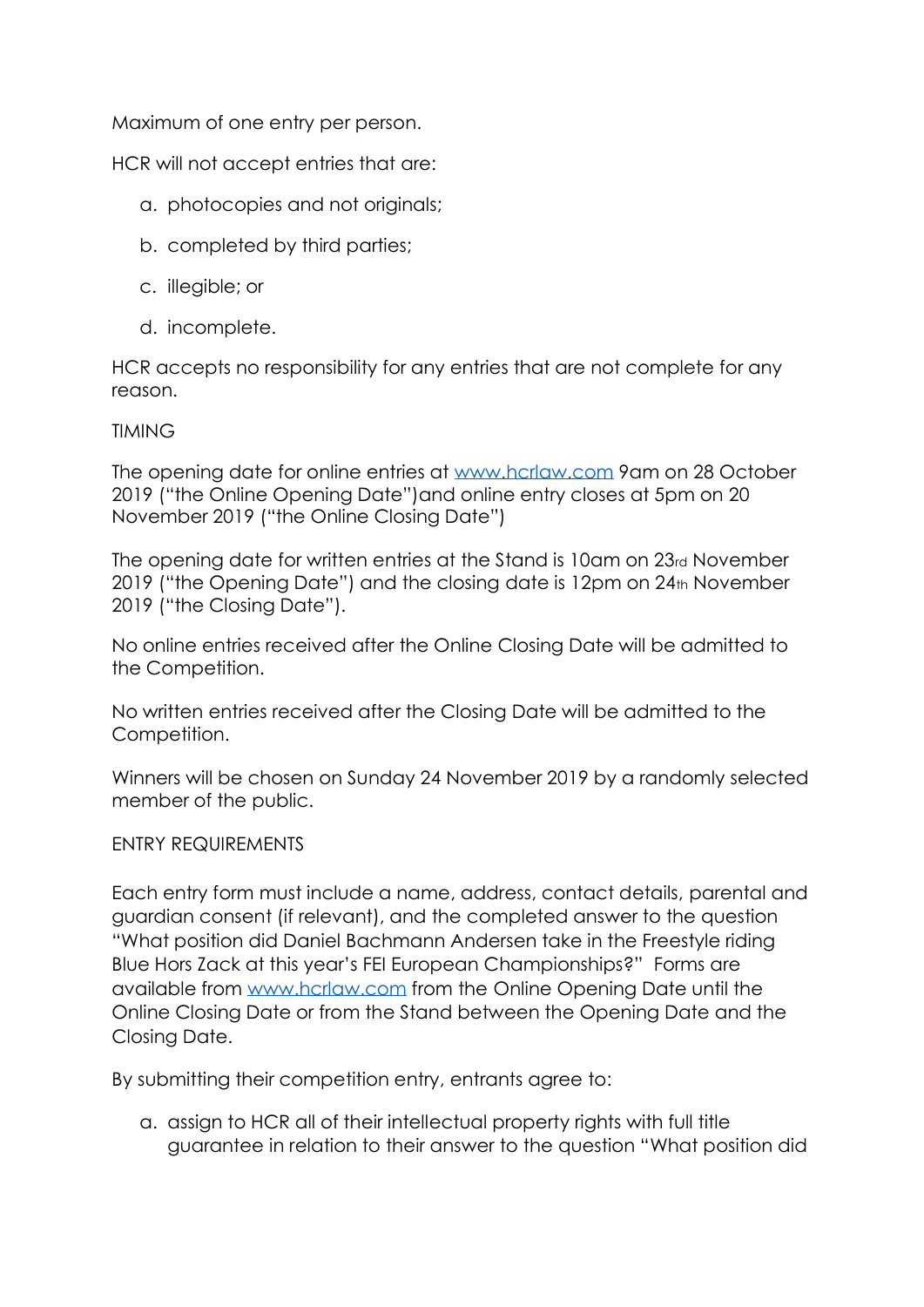Daniel Bachmann Andersen take in the Freestyle riding Blue Hors Zack at this year's FEI European Championships?"and

b. waive all moral rights

in respect of their Competition entry and otherwise arising in connection with their entry to which there may now or at any time in the future be entitled to under the Copyright, Designs and Patents Act 1988 as amended from time to time and under all similar legislation in force anywhere in the world.

By submitting a Competition entry entrants agree not to use any material or intellectual property which is not connected to the Competition and which is the property of HCR or LeMieux without prior written consent from HCR or LeMieux respectively which they shall have absolute liberty to withold.

All entrants must be willing, if they win, for their name and/or image to appear in the media (including social media) and on video at HCR and online forums. In the case of entrants under 16, permission for entry given in writing on the entry form by a parent or guardian will be taken as consent for such appearances.

## PRIZE GIVING

Winners will be announced at the Convention following the Competition prize draw on 24 November 2019 and will subsequently be announced on HCR's website and in the media, along with photographs of the winners. The name of the winner shall be included on HCR and MeMieux's website, Twitter, Facebook, LinkedIn and Instagram feed. These details may also be included on British Dressage media outlets.

The winner will receive a voucher for LeMieux Products to the value of £300" and the two runner up will each receive a voucher for LeMieux products to the value of £100" to be supplied by Horse Health.

The winner must claim their prize within 30 days of the Closing Date. If the winner has not done this then after 30 days the winner will be deemed to have forfeited the prize and a new winner will be drawn from the correct entries submitted prior to the Closing Date. HCR has no responsibility to anyone who has not responded.

HCR accepts no responsibility for the arrangement or any loss or damage in respect of the delivery or collection of the prize.

If any prize cannot be distributed or is returned as undelivered to HCR or LeMieux, HCR reserves the right to select an alternative winner or to give the prize to charity.